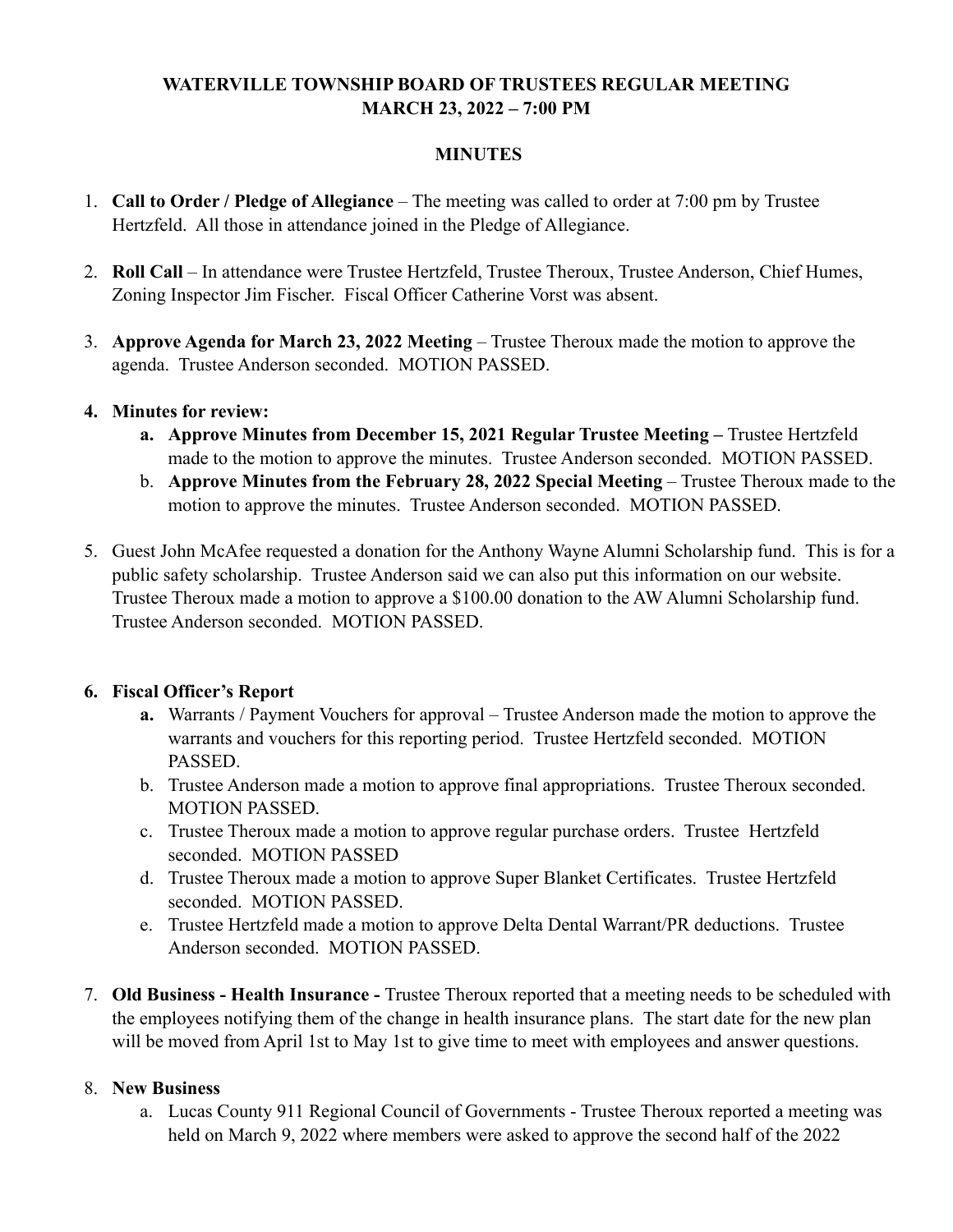budget. The motion passed. There was also discussion about a subcommittee working at the state legislature level trying to secure another source of funding

- b. Lucas County District Advisory Council. Trustee Theroux reported a meeting was held on March 9, 2022 to elect officers and consider an increase in the budget. A 6% increase to the budget was approved.
- c. Lucas County Engineer Road Update. Trustee Theroux attended a meeting with the Lucas County Engineers to discuss the plans for road improvement - both on the county roads and Township Roads. The Engineers office provided a map for their three year plan for road improvements in the Township. The map can be viewed at the Township Hall. Trustee Theroux added that a request for bid was sent out for the Crack Seal Project and a special meeting will be needed to approve the contract for the lowest bidder.
- d. Permissive Motor Vehicle License Fee Trustee Theroux reported that she learned in her meeting with the Engineers office that Townships could assess up to \$10 on license plate renewals and that money would be available to use for road work. Waterville Township was only one of two Townships that did not have this fee in place. To institute this new fee, the Township must hold two public sessions and provide the information to the Engineers office. Trustee Theroux made a motion to move forward with the public sessions to institute a \$5.00 Permissive Motor Vehicle License Fee. Trustee Anderson seconded the motion. MOTION PASSED.

e.

#### **9. Department Reports**

## **a. Police (Chief Humes)**

Chief Humes reported the department is down to one taser. He contacted several vendors regarding purchasing three new tasers. He said that he received a quote for \$4,726.37 for three tasers, magazines, holsters, cartridges and batteries. Trustee Theroux made a motion to approve the purchase of the new tasers, using the ARPA funds. Trustee Anderson seconded the motion. MOTION PASSED.

- b. Chief Humes reported that the body cameras are old and are behind in so many updates, that they are no longer supported. They are not able to download the videos to the online program. The public expects to see video. He researched purchasing new body cameras and found the best program was through Axiom. The entire package includes cameras, download software, 5 year warranty and company support. The cost is \$4,237.53 per year for 5 years for 8 cameras. Trustee Theroux made a motion to approve the purchase of the body cameras as quoted. Trustee Anderson second. MOTION PASSED.
- c. Chief Humes said that car 93 is old and needs repair. It is time to replace with a new vehicle.

#### **10. Zoning Inspector's Report (Jim Fischer)**

- A. Mr. Fisher reported that a complaint was made by Seneca Builders about a property on Dutch Road that is not maintained. Mr Fisher will pay a courtesy visit to the homeowner to give them a chance to clean up the property.
- B.

#### 11. Trustee Reports -

- a. Kyle Hertzfeld nothing to report
- b. Julie Theroux Nothing more to report